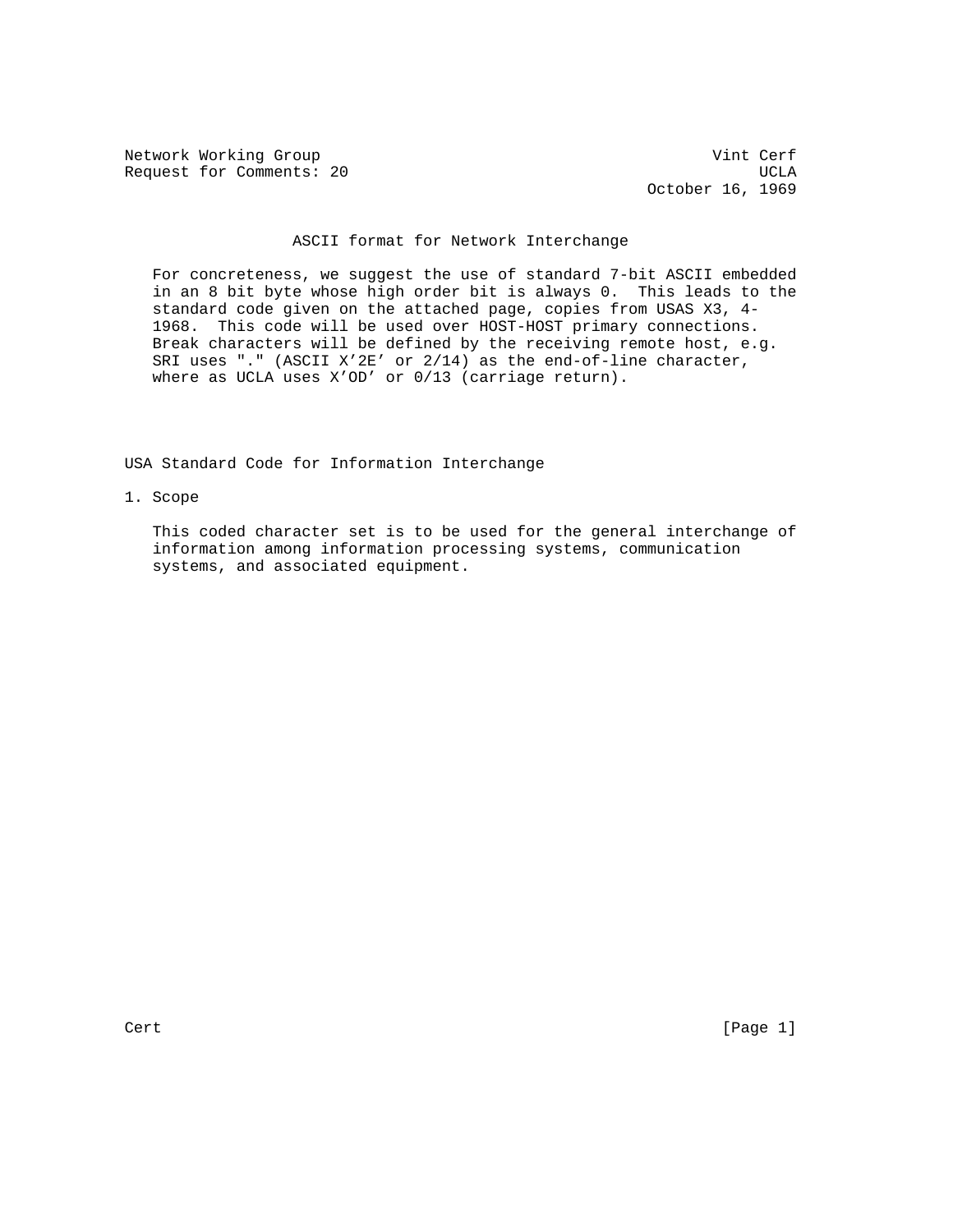# 2. Standard Code

| $\mathbf{B}$      | \ $b7$ ------<br>T<br>N.<br>S |                        |                    | $I \setminus b6$ ---------<br>$\rightarrow$<br>$b5$ --------> | 0<br>$\Omega$<br>0 | 0<br>$\Omega$<br>1        | 0<br>1<br>0          | 0<br>1<br>1          | 1<br>$\mathbf{0}$<br>0 | 1<br>$\mathbf 0$<br>1 | 1<br>1<br>0 | 1<br>1<br>1  |
|-------------------|-------------------------------|------------------------|--------------------|---------------------------------------------------------------|--------------------|---------------------------|----------------------|----------------------|------------------------|-----------------------|-------------|--------------|
|                   |                               |                        |                    | $COLUMN->$<br>$b4$ $b3$ $b2$ $b1$ $ROW$                       | 0                  | $\mathbf{1}$              | $\overline{2}$       | 3                    | $\overline{4}$         | 5                     | 6           | 7            |
| 0<br>$- -$        | $\mathbf 0$                   | $\mathbf 0$<br>$- - -$ | $\mathbf 0$        | $\mathbf 0$                                                   | NUL                | DLE                       | SP                   | $\mathbf 0$          | $^{\copyright}$        | $\mathbf P$           | $\sqrt{ }$  | $\mathbf{p}$ |
| $\Omega$<br>$---$ | $\Omega$<br>$- - -$           | 0<br>$---$             | 1<br>$- - -$       | 1                                                             | SOH<br>$- - - - -$ | DC1<br>$- - - - -$        | 1<br>$ -$            | 1                    | Α<br>-----             | Q<br>$- - - -$        | a           | q            |
| $\Omega$<br>$--$  | 0<br>$---$                    | 1<br>$- -$             | 0<br>$---$         | 2                                                             | <b>STX</b>         | DC <sub>2</sub><br>$  -$  | л                    | 2                    | B<br>-----             | R                     | b           | r            |
| $\Omega$          | $\Omega$                      | 1                      | 1                  | 3                                                             | ETX                | DC3                       | $\#$                 | 3                    | $\mathcal{C}$          | S                     | C           | S            |
| $- -$<br>0        | 1                             | 0                      | 0                  | 4                                                             | EOT                | DC4                       | \$                   | 4                    | D                      | т                     | d           | t            |
| $\Omega$          | $\mathbf{1}$                  | $\Omega$               | $\mathbf{1}$       | 5                                                             | ENQ                | NAK                       | ఄ                    | 5                    | Е                      | U                     | e           | u            |
| $\mathbf 0$       | 1                             | 1                      | 0                  | 6                                                             | ACK                | SYN                       | &                    | 6                    | F                      | V                     | $\mathbf f$ | $\mathbf v$  |
| $\mathbf 0$       | 1                             | $\mathbf 1$            | $\mathbf{1}$       | 7                                                             | BEL                | ETB                       | $\pmb{r}$            | 7                    | ${\mathbf G}$          | M                     | g           | W            |
| $\mathbf{1}$      | $\Omega$                      | $\mathbf 0$            | $\mathbf 0$        | 8                                                             | <b>BS</b>          | CAN                       | $\left($             | 8                    | H                      | X                     | h           | X            |
| $- -$<br>1        | $\Omega$                      | $\Omega$               | $\mathbf{1}$       | 9                                                             | HT                 | ЕM                        | $\lambda$            | 9                    | I                      | Υ                     | i           | У            |
| $- - -$<br>1      | $---$<br>$\Omega$             | $---$<br>1             | $\frac{1}{2}$<br>0 | 10                                                            | -----<br>LF        | $- - - - -$<br><b>SUB</b> | $^\star$             | $\ddot{\phantom{a}}$ | -----<br>J             | Ζ                     | j.          | Ζ            |
| ---<br>1          | 0                             | 1                      | 1                  | 11                                                            | <b>VT</b>          | $- - -$<br>ESC            | $+$                  | $\ddot{i}$           | Κ                      | $\lceil$              | k           |              |
| $- -$<br>1        | 1                             | $\Omega$               | 0                  | 12                                                            | FF                 | FS                        | $\overline{ }$       | $\,<\,$              | L                      |                       | ı           |              |
| 1                 | 1                             | $\Omega$               | 1                  | 13                                                            | CR                 | GS                        |                      | $\equiv$             | М                      | -1                    | m           |              |
| 1                 | 1                             | 1                      | 0                  | 14                                                            | SO                 | RS                        |                      | $\, >$               | $\rm N$                | $\blacktriangle$      | n           |              |
| 1                 | 1                             | 1                      | 1                  | 15                                                            | $\mathtt{SI}$      | US                        | $\sqrt{\phantom{a}}$ | ?                    | $\circ$                |                       | O           | DEL          |

[Page 2]

Cert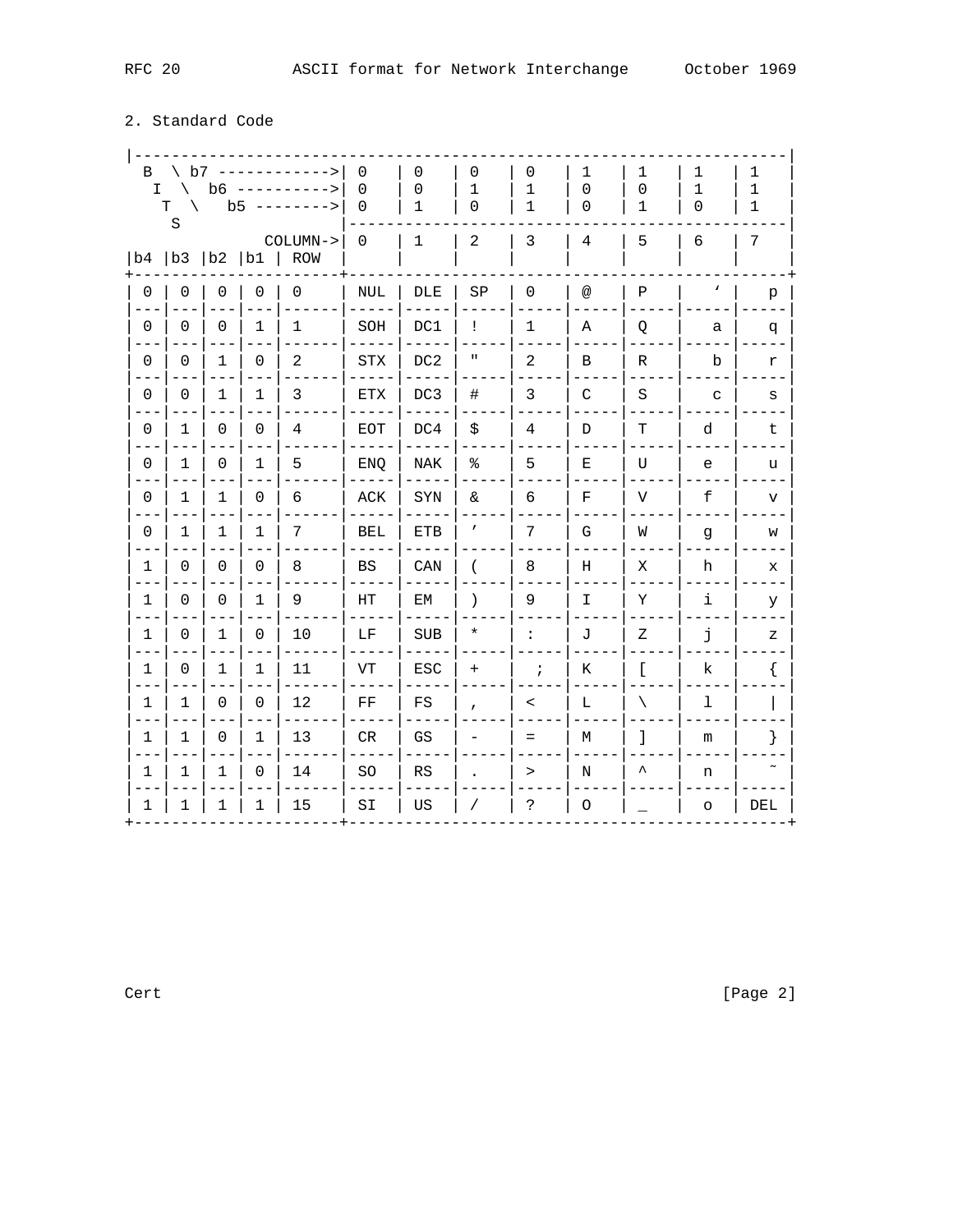- 
- 3. Character Representation and Code Identification

 The standard 7-bit character representation, with b7 the high-order bit and b1 the low-order bit, is shown below:

 EXAMPLE: The bit representation for the character "K," positioned in column 4, row 11, is

 b7 b6 b5 b4 b3 b2 b1 1 0 0 1 0 1 1

 The code table position for the character "K" may also be represented by the notation "column 4, row 11" or alternatively as "4/11." The decimal equivalent of the binary number formed by bits b7, b6, and b5, collectively, forms the column number, and the decimal equivalent of the binary number formed by bits b4, b3, b2, and b1, collectively, forms the row number.

 The standard code may be identified by the use of the notation ASCII or USASCII.

 The notation ASCII (pronounced as'-key) or USASCII (pronounced you sas'-key) should ordinarily be taken to mean the code prescribed by the latest issue of the standard. To explicitly designate a particular (perhaps prior) issue, the last two digits of the year of issue may be appended, as, "ASCII 63" or "USASCII 63".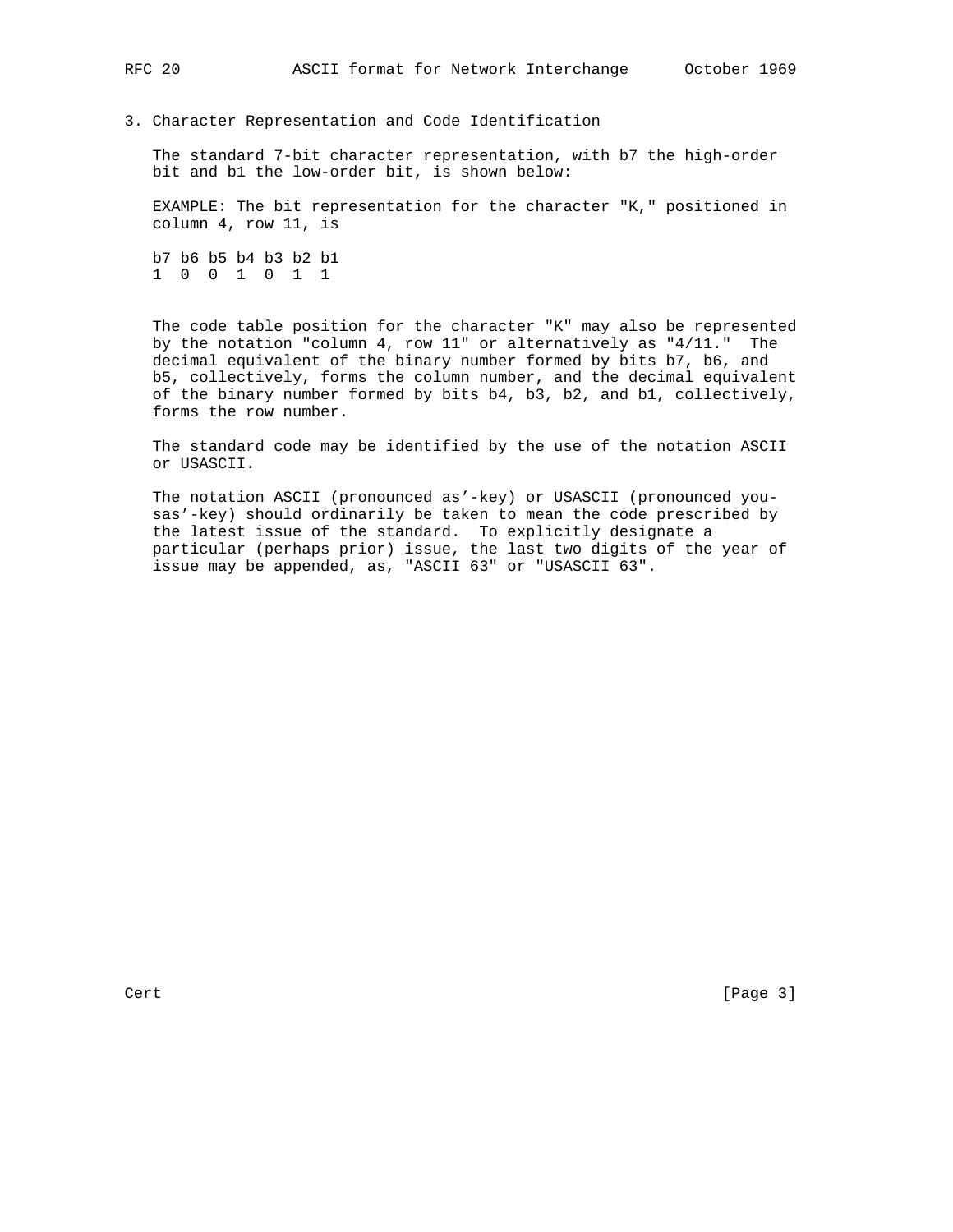4. Legend 4.1 Control Characters NUL Null DLE Data Link Escape (CC) SOH Start of Heading (CC) DC1 Device Control 1 STX Start of Text (CC) DC2 Device Control 2 ETX End of Text (CC) DC3 Device Control 3 EOT End of Transmission (CC) DC4 Device Control 4 (Stop) ENQ Enquiry (CC) NAK Negative Acknowledge (CC) ACK Acknowledge (CC) SYN Synchronous Idle (CC) BEL Bell (audible or  $ETB$  ETB End of Transmission attention signal) Block (CC) BS Backspace (FE) CAN Cancel HT Horizontal Tabulation EM End of Medium (punched card skip) (FE) LF Line Feed (FE) SUB Substitute VT Vertical Tabulation (FE) ESC Escape FF Form Feed (FE) FS File Separator IS) CR Carriage Return (FE) GS Group Separator (IS) SO Shift Out **RS** Record Separator (IS) SI Shift In US Unit Separator (IS) DEL Delete [1]

 NOTE: (CC) Communication Control (FE) Format Effector (IS) Information Separator [1] In the strict sense, DEL is not a control character. (See 5.2)

 $\frac{1}{\sqrt{2}}$ 

Cert [Page 4]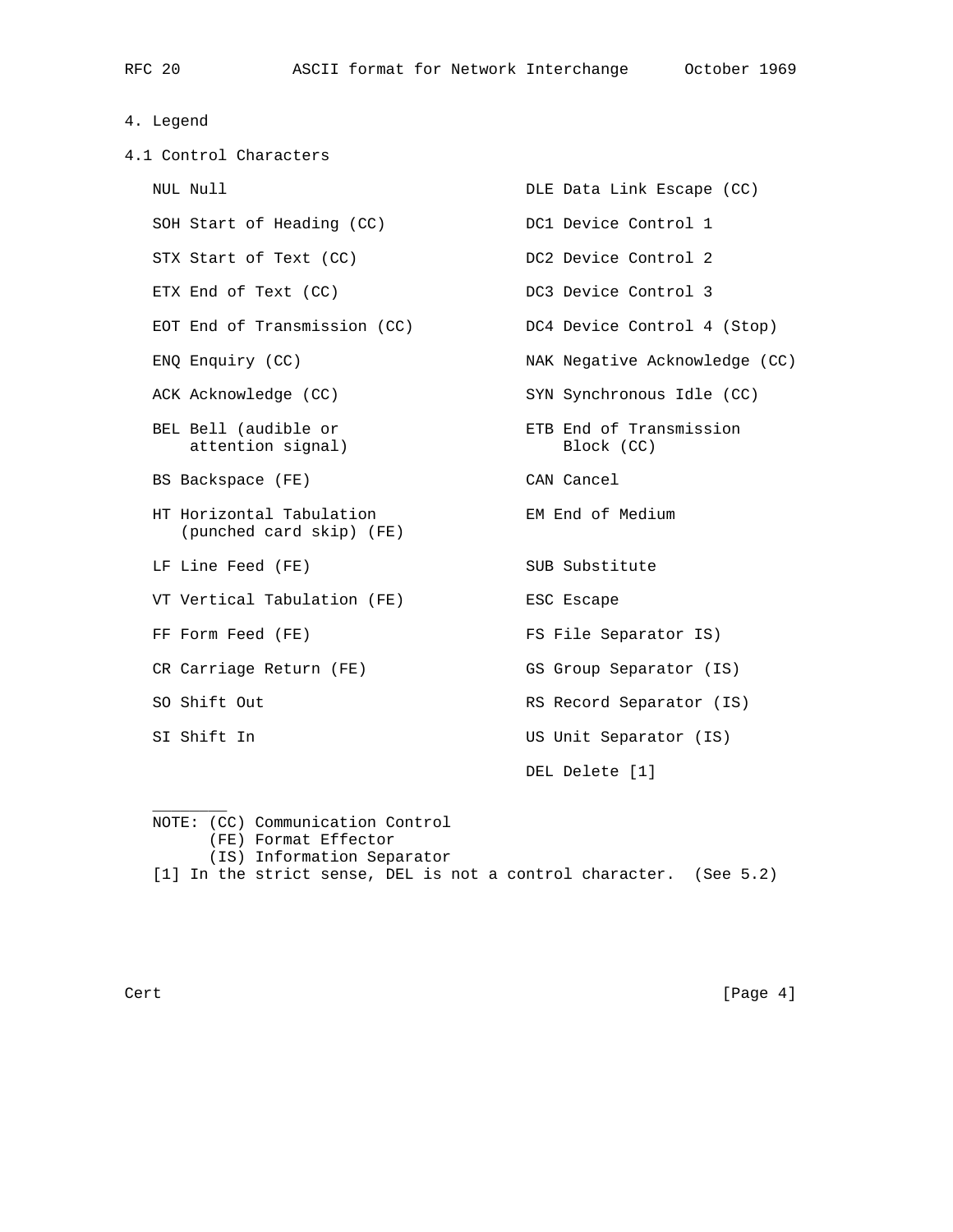# 4.2 Graphic Characters

| Column/Row | Symbol               | Name                                                  |
|------------|----------------------|-------------------------------------------------------|
| 2/0        | <b>SP</b>            | Space (Normally Non-Printing)                         |
| 2/1        | Ţ                    | Exclamation Point                                     |
| 2/2        | $\mathbf H$          | Quotation Marks (Diaeresis [2])                       |
| 2/3        | $\#$                 | Number Sign [3,4]                                     |
| 2/4        | \$                   | Dollar Sign                                           |
| 2/5        | %                    | Percent                                               |
| 2/6        | $\delta$             | Ampersand                                             |
| 2/7        | $\pmb{r}$            | Apostrophe (Closing Single Quotation Mark             |
|            |                      | Acute Accent [2])                                     |
| 2/8        | $\left($             | Opening Parenthesis                                   |
| 2/9        | $\lambda$            | Closing Parenthesis                                   |
| 2/10       | $\star$              | Asterisk                                              |
| 2/11       | $+$                  | Plus                                                  |
| 2/12       | $\mathbf{r}$         | Comma (Cedilla [2])                                   |
| 2/13       |                      | Hyphen (Minus)                                        |
| 2/14       |                      | Period (Decimal Point)                                |
| 2/15       | Τ                    | Slant                                                 |
| 3/10       |                      | Colon                                                 |
| 3/11       | $\ddot{i}$           | Semicolon                                             |
| 3/12       | $\,<\,$              | Less Than                                             |
| 3/13       | $=$                  | Equals                                                |
| 3/14       | $\, > \,$            | Greater Than                                          |
| 3/15       | $\ddot{\phantom{0}}$ | Ouestion Mark                                         |
| 4/0        | @                    | Commercial At [3]                                     |
| 5/11       | $\Gamma$             | Opening Bracket [3]                                   |
| 5/12       |                      | Reverse Slant [3]                                     |
| 5/13       | 1                    | Closing Bracket [3]                                   |
| 5/14       | $\hat{\phantom{a}}$  | Circumflex [2,3]                                      |
| 5/15       |                      | Underline                                             |
| 6/0        | $\mathbf{v}$         | Grave Accent [2,3] (Opening Single Quotation<br>Mark) |
| 7/11       |                      | Opening Brace [3]                                     |
| 7/12       |                      | Vertical Line [3]                                     |
| 7/13       |                      | Closing Brace [3]                                     |
| 7/14       |                      | Overline [3] (Tilde [2]; General Accent [2])          |
|            |                      |                                                       |

 2 The use of the symbols in 2/2, 2/7, 2/12, 5/14, /6/0, and 7/14 as diacritical marks is described in Appendix A, A5.2

 3 These characters should not be used in international interchange without determining that there is agreement between sender and recipient. (See Appendix B4.)

 $\frac{1}{\sqrt{2}}$ 

 <sup>4</sup> In applications where there is no requirement for the symbol #, the symbol (Pounds Sterling) may be used in position 2/3.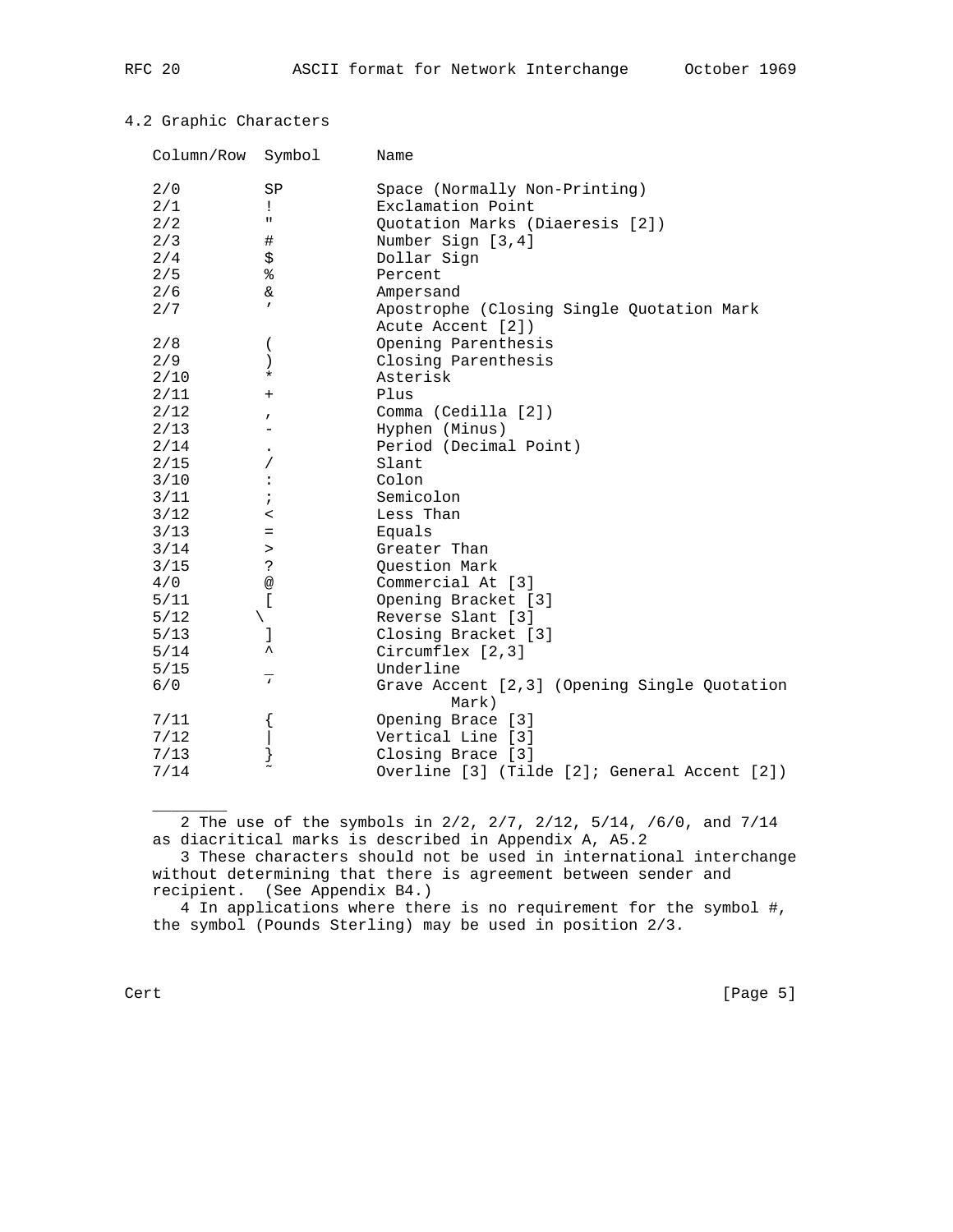#### 5. Definitions

#### 5.1 General

 (CC) Communication Control: A functional character intended to control or facilitate transmission of information over communication networks.

 (FE) Format Effector: A functional character which controls the layout or positioning of information in printing or display devices.

 (IS) Information Separator: A character which is used to separate and qualify information in a logical sense. There is a group of four such characters, which are to be used in a hierarchical order.

# 5.2 Control Characters

 NUL (Null): The all-zeros character which may serve to accomplish time fill and media fill.

 SOH (Start of Heading): A communication control character used at the beginning of a sequence of characters which constitute a machine-sensible address or routing information. Such a sequence is referred to as the "heading." An STX character has the effect of terminating a heading.

 STX (Start of Text): A communication control character which precedes a sequence of characters that is to be treated as an entity and entirely transmitted through to the ultimate destination. Such a sequence is referred to as "text." STX may be used to terminate a sequence of characters started by SOH.

 ETX (End of Text): A communication control character used to terminate a sequence of characters started with STX and transmitted as an entity.

 EOT (End of Transmission): A communication control character used to indicate the conclusion of a transmission, which may have contained one or more texts and any associated headings.

 ENQ (Enquiry): A communication control character used in data communication systems as a request for a response from a remote station. It may be used as a "Who Are You" (WRU) to obtain identification, or may be used to obtain station status, or both.

 ACK (Acknowledge): A communication control character transmitted by a receiver as an affirmative response to a sender.

 BEL (Bell): A character for use when there is a need to call for human attention. It may control alarm or attention devices.

 BS (Backspace): A format effector which controls the movement of the printing position one printing space backward on the same printing line. (Applicable also to display devices.)

 HT (Horizontal Tabulation): A format effector which controls the movement of the printing position to the next in a series of predetermined positions along the printing line. (Applicable also to display devices and the skip function on punched cards.)

Cert [Page 6]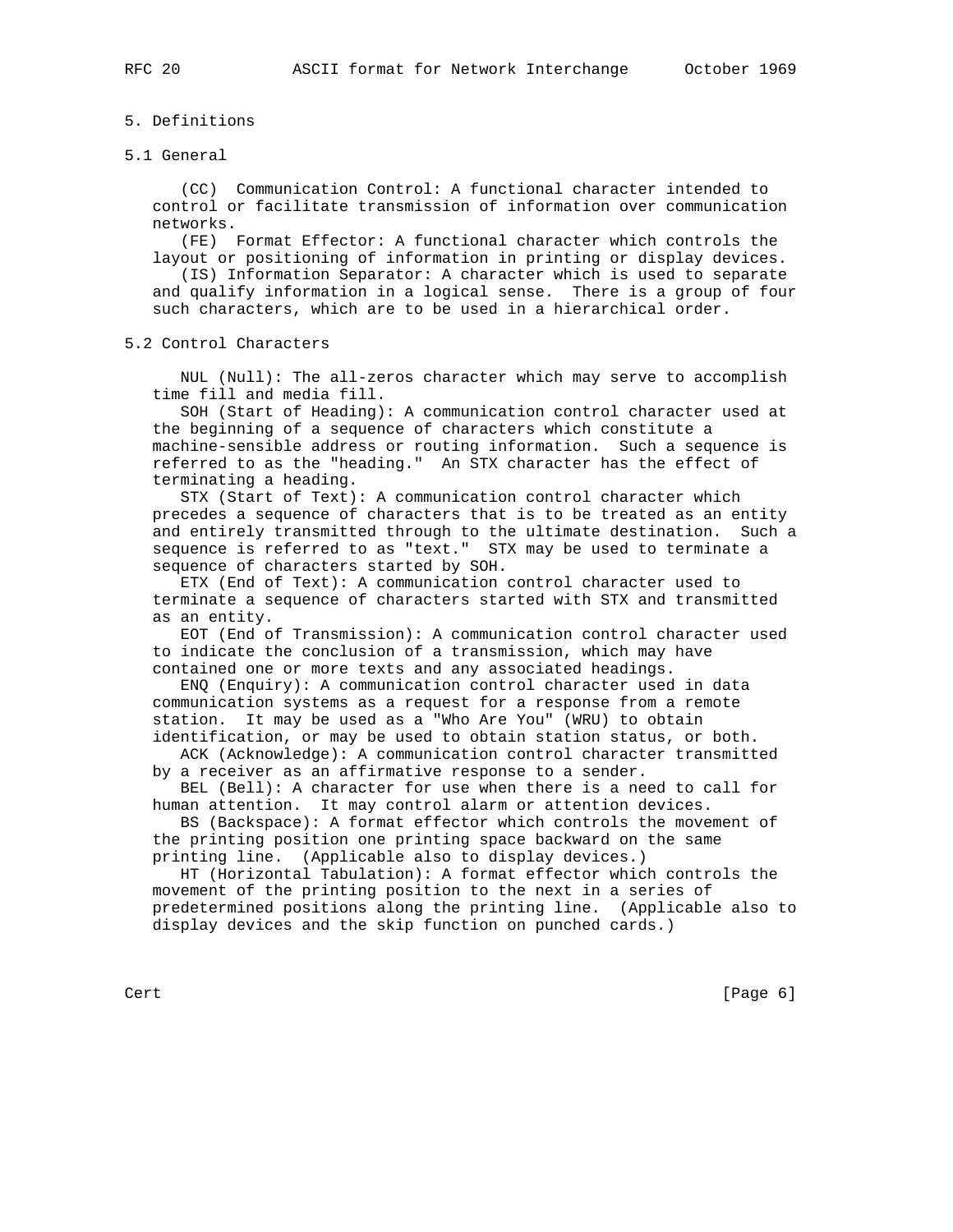LF (Line Feed): A format effector which controls the movement of the printing position to the next printing line. (Applicable also to display devices.) Where appropriate, this character may have the meaning "New Line" (NL), a format effector which controls the movement of the printing point to the first printing position on the next printing line. Use of this convention requires agreement between sender and recipient of data.

 VT (Vertical Tabulation): A format effector which controls the movement of the printing position to the next in a series of predetermined printing lines. (Applicable also to display devices.)

 FF (Form Feed): A format effector which controls the movement of the printing position to the first pre-determined printing line on the next form or page. (Applicable also to display devices.)

 CR (Carriage Return): A format effector which controls the movement of the printing position to the first printing position on the same printing line. (Applicable also to display devices.)

 SO (Shift Out): A control character indicating that the code combinations which follow shall be interpreted as outside of the character set of the standard code table until a Shift In character is reached.

 SI (Shift In): A control character indicating that the code combinations which follow shall be interpreted according to the standard code table.

 DLE (Data Link Escape): A communication control character which will change the meaning of a limited number of contiguously following characters. It is used exclusively to provide supplementary controls in data communication networks.

 DC1, DC2, DC3, DC4 (Device Controls): Characters for the control of ancillary devices associated with data processing or telecommunication systems, more especially switching devices "on" or "off." (If a single "stop" control is required to interrupt or turn off ancillary devices, DC4 is the preferred assignment.)

 NAK (Negative Acknowledge): A communication control character transmitted by a receiver as a negative response to the sender.

 SYN (Synchronous Idle): A communication control character used by a synchronous transmission system in the absence of any other character to provide a signal from which synchronism may be achieved or retained.

 ETB (End of Transmission Block): A communication control character used to indicate the end of a block of data for communication purposes. ETB is used for blocking data where the block structure is not necessarily related to the processing format.

 CAN (Cancel): A control character used to indicate that the data with which it is sent is in error or is to be disregarded.

 EM (End of Medium): A control character associated with the sent data which may be used to identify the physical end of the medium, or the end of the used, or wanted, portion of information recorded on a medium.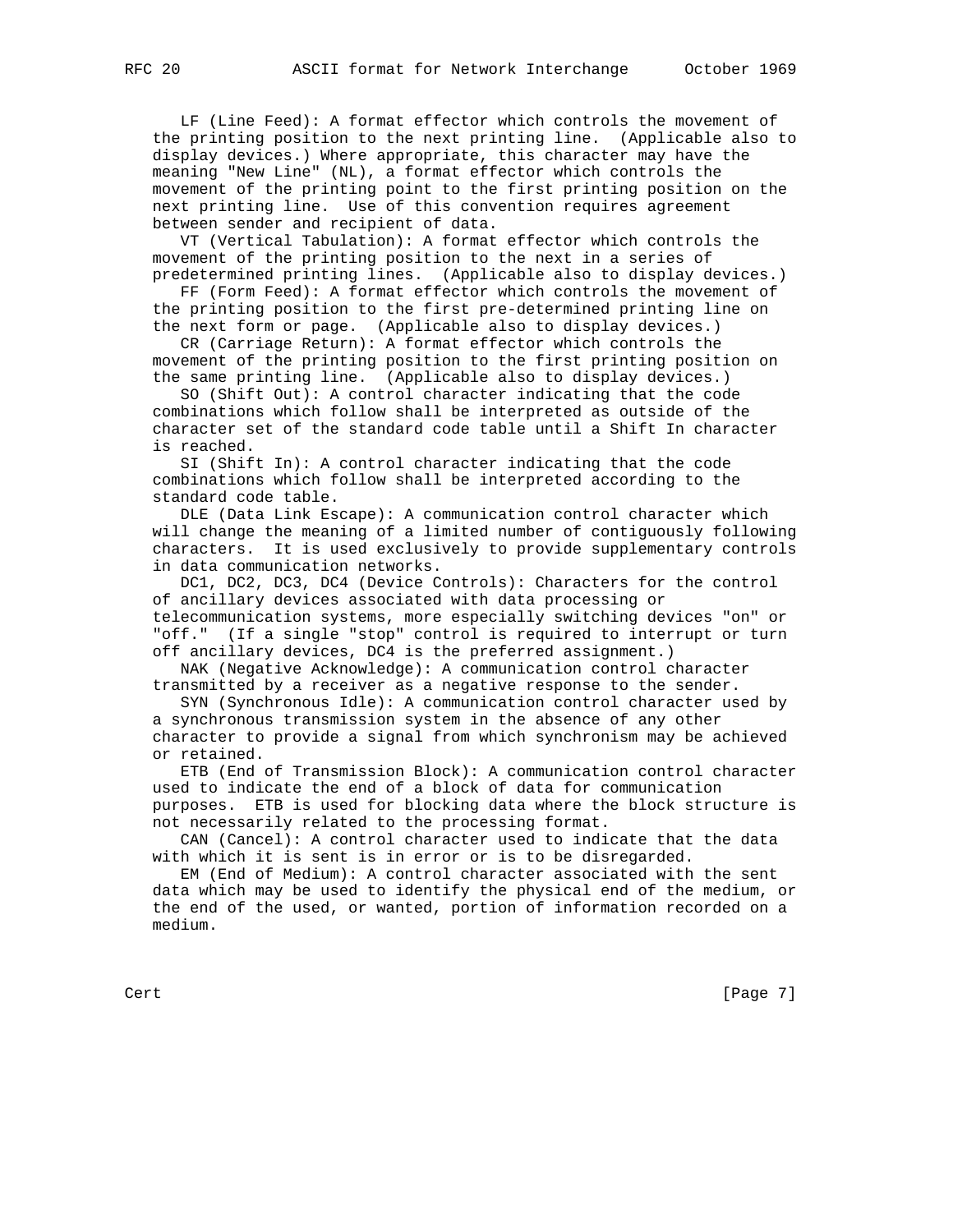(The position of this character does not necessarily correspond to the physical end of the medium.)

 SUB (Substitute): A character that may be substituted for a character which is determined to be invalid or in error.

 ESC (Escape): A control character intended to provide code extension (supplementary characters) in general information interchange. The Escape character itself is a prefix affecting the interpretation of a limited number of contiguously following characters.

 FS (File Separator), GS (Group Separator), RS (Record Separator), and US (Unit Separator): These information separators may be used within data in optional fashion, except that their hierarchical relationship shall be: FS is the most inclusive, then GS, then RS, and US is least inclusive. (The content and length of a File, Group, Record, or Unit are not specified.)

 DEL (Delete): This character is used primarily to "erase" or "obliterate" erroneous or unwanted characters in perforated tape. (In the strict sense, DEL is not a control character.)

5.3 Graphic Characters

 SP (Space): A normally non-printing graphic character used to separate words. It is also a format effector which controls the movement of the printing position, one printing position forward. (Applicable also to display devices.)

# 6. General Considerations

 6.1 This standard does not define the means by which the coded set is to be recorded in any physical medium, nor does it include any redundancy or define techniques for error control. Further, this standard does not define data communication character structure, data communication formats, code extension techniques, or graphic representation of control characters.

 6.2 Deviations from the standard may create serious difficulties in information interchange and should be used only with full cognizance of the parties involved.

 6.3 The relative sequence of any two characters, when used as a basis for collation, is defined by their binary values.

Cert [Page 8]